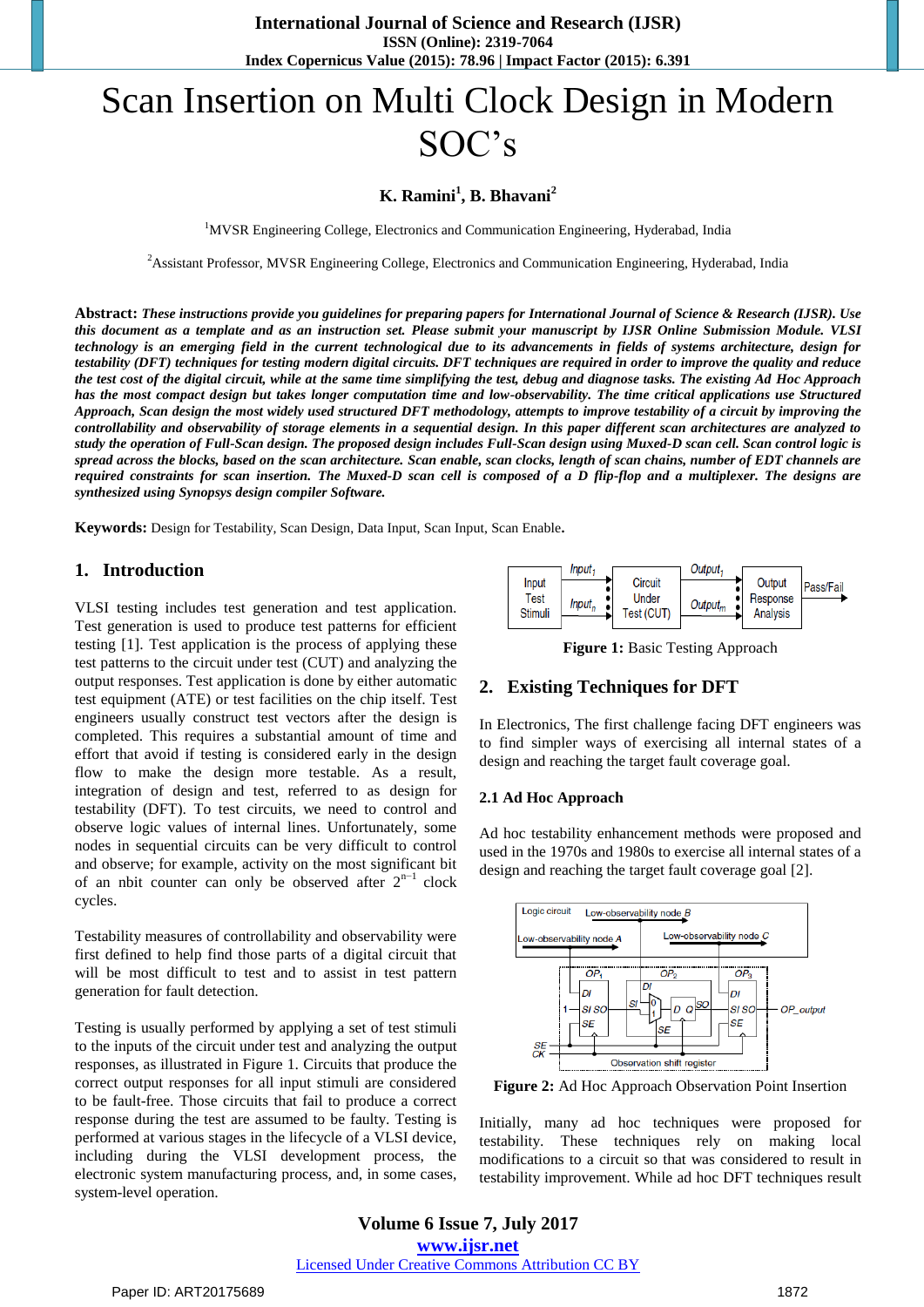in some tangible testability improvement, their effects are local and not systematic.

Furthermore, these techniques are not done according to a systematic or established procedure, in sense that they have to be repeatedly applied on new designs, often with unpredictable results. Due to the ad hoc nature, it is also difficult to predict how long it would take to implement the DFT features.

#### **2.2 Structured Approach**

The structured approach for testability was introduced to allow DFT engineers to follow a systematic or established process for improving the testability of a design [3]. A structured DFT technique can be easily incorporated and budgeted for as part of the design flow and can yield the desired results. Furthermore, structured DFT techniques are much easier to automate. Scan design, is accomplished by converting the sequential design into a scan design with three modes of operation: normal mode, shift mode, and capture mode. Circuit operations with associated clock cycles conducted in these three modes are referred to as normal operation, shift operation, and capture operation, respectively. Scan design is accomplished by first converting selected storage elements in the design into scan cells and then stitching them together to form one or more shift registers, called scan chains.



**Figure 3:** Scan Design Concept

In the scan design illustrated in Figure 3, the n storage elements are now configured as a shift register in shift mode. Any test stimulus and test response can now be shifted into and out of the n scan cells in n clock cycles, respectively.

#### **2.3 Muxed-D Scan Cell**

A D flip-flop is an edge-triggered D storage element, and a D latch is a level-sensitive D storage element. The most widely used scan cell replacement for the D flip-flop is the muxed-D scan cell [4]. Figure 4 shows an edge triggered muxed-D scan cell design. This scan cell consists of D flip-flop and a multiplexer. The multiplexer consists of a scan enable (SE) input to select between the data input (DI) and the scan input (SI).

Advantages of Muxed-D Scan Cell

- Muxed-D scan cells are compatibility to modern designs using single-clock D flip-flops
- Comprehensive support provided by existing design automation tools.



**Figure 4:** Edge-triggered muxed-D scan cell Design and Operation

#### **Disadvantages of Muxed-D Scan Cell**

 Each muxed-D scan cell adds a multiplexer delay to the functional path.

#### **2.4 Clocked-Scan Cell**

Clocked-scan cell has a data input DI and a scan input SI; but, in the clocked-scan cell, input selection is done by using two independent clocks [5], data clock DCK and shift clock SCK, as shown in Figure 5



**Figure 5:** Clocked-scan Cell Design and Operation

#### **Advantages of Clocked-Scan Cell**

 Clocked scan cell has no performance degradation on the data input.

#### **Disadvantages of Clocked-Scan Cell**

Clocked-Scan cell requires additional shift clock routing.

#### **2.5 LSSD Scan Cell**

An LSSD scan cell is used for level-sensitive, latch-based designs [6]. Figure 6 shows a polarity-hold shift register latch (SRL) that can be used as an LSSD scan cell. This scan cell contains two latches, a master D latch L1 and a slave D latch L2. Clocks C, A, and B are used to select between the data input D and the scan input I to drive  $+L_1$  and  $+L_2$ .

#### **Advantages of LSSD Scan Cell**

- LSSD scan cell allows us to insert scan into a latch-based design.
- LSSD are guaranteed to be race-free.

#### **Disadvantages of LSSD Scan Cell**

 LSSD Scan cell requires routing for the additional clocks, which increases routing complexity.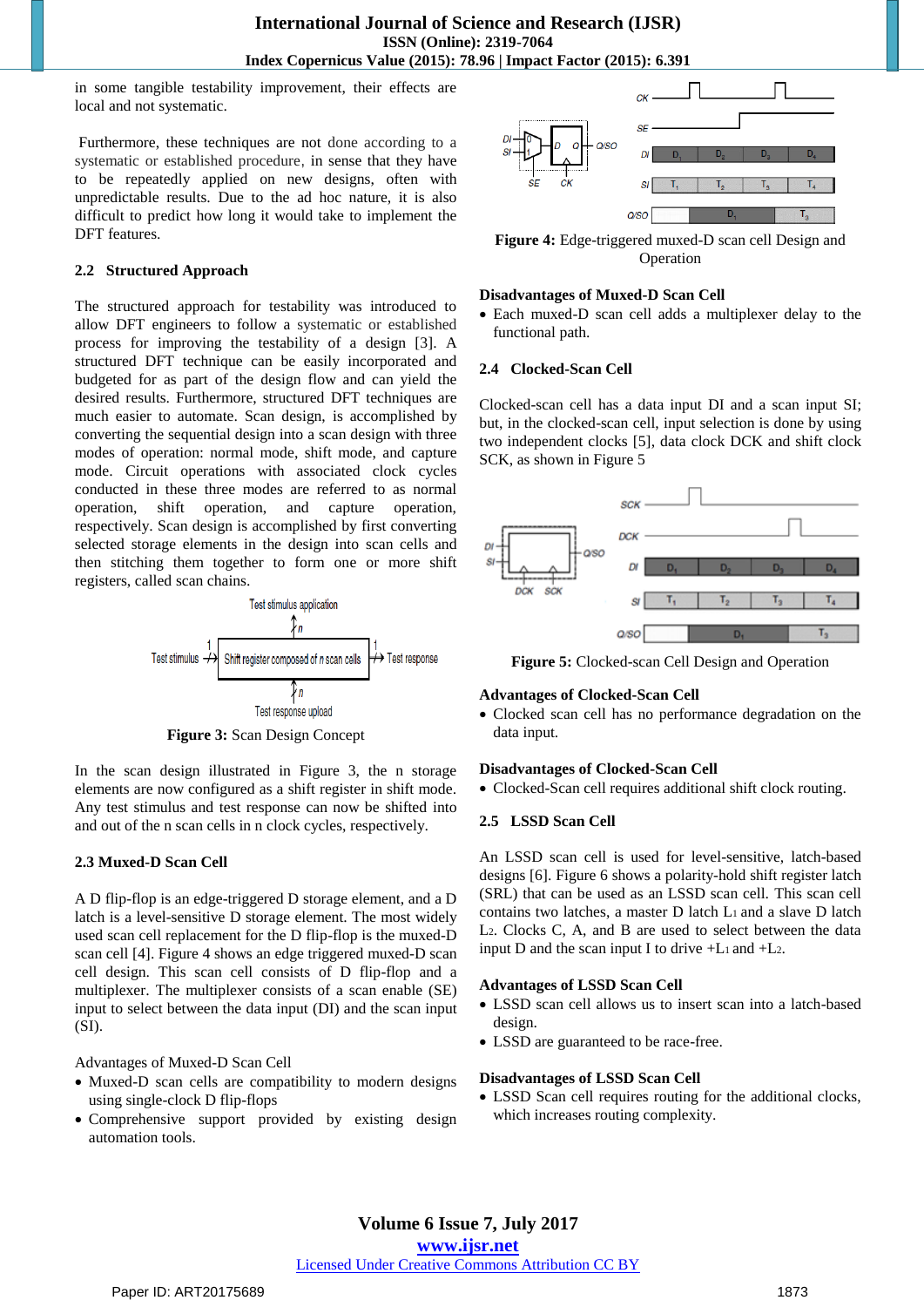# **International Journal of Science and Research (IJSR) ISSN (Online): 2319-7064 Index Copernicus Value (2015): 78.96 | Impact Factor (2015): 6.391**



**Figure 6:** Polarity-hold SRL Design and Operation

# **3. Different Methods / Approaches for Scan Insertion**

#### **3.1 Full Scan Design**

In full-scan design, all storage elements are replaced with scan cells, which are then configured as one or more shift registers (also called *scan chains*) during the operation. As a result, all inputs to the combinational logic, including those driven by scan cells, can be controlled and all outputs from the combinational logic, including those driving scan cells, can be observed. The main advantage of this design is that it converts the difficult problem of sequential ATPG into the simpler problem of combinational ATPG [7].

Full Scan Architecture is again divided into three types

- 1) Muxed-D Full-Scan Design
- 2) Clocked Full-Scan Design
- 3) LSSD Full-Scan Design

#### **1. Muxed-D Full-Scan Design:**

In this all the flip-flops are replaced with muxed-D scan cell. The data input DI of each scan cell is connected to the output of the combinational logic same as in the original circuit. To form a scan chain, the scan input SI of SFF2 is connected to the output Q of the previous scan cell SFF1 and SI of SFF3 is similarly connected to Q of SFF2. In addition, the scan input SI of the first scan cell SFF1 is connected to the primary input SI, and the output Q of the last scan cell SFF3 is connected to the primary output SO. Hence, in shift mode, SE is set to 1, and the scan cells operate as a single scan chain, which allows us to shift in any combination of logic values into the scan cells. In capture mode, SE is set to 0.



**Figure 7:** Muxed-D Full Scan Circuit

In general, combinational logic in a full-scan architecture has two types of inputs: primary inputs (PIs) and pseudo primary inputs (PPIs). Primary inputs are the external inputs to the circuit, and pseudo primary inputs are the outputs to the scan cell. Both PIs and PPIs can be set to any required logic values. The only difference is that PIs are set directly in parallel from the external inputs, and PPIs are set serially through scan chain inputs. Similarly, the combinational logic in a full-scan circuit has two types of outputs: primary outputs (POs) and pseudo primary outputs (PPOs). Primary outputs are the external outputs of the circuit, and pseudo primary outputs are the inputs to the scan cell. Both POs and PPOs can be observed. The only difference is that POs are observed directly in parallel from the external outputs, while PPOs are observed serially through scan chain outputs.



S: shift operation / C: capture operation / H: hold cycle **Figure 8:** Muxed-D Full Scan Circuit Test Operation

#### **2. Clocked Full-Scan Design:**

In this all the flip-flops are replaced with clocked-scan cell.



In the clocked full-scan circuit shown in Figure 9, these two operations are distinguished by properly applying the two independent clocks *SCK* and *DCK* during shift mode and capture mode, respectively.

#### **3. LSSD Full-Scan Design:**

In this all the flip-flops are replaced with clocked-scan cell. It is possible to implement LSSD full-scan designs [8], based on the polarity-hold SRL design, using either a single-latch design or a double latch design. A set of clock primary inputs must exist from which the clock ports of all SRLs are

**Volume 6 Issue 7, July 2017 www.ijsr.net** Licensed Under Creative Commons Attribution CC BY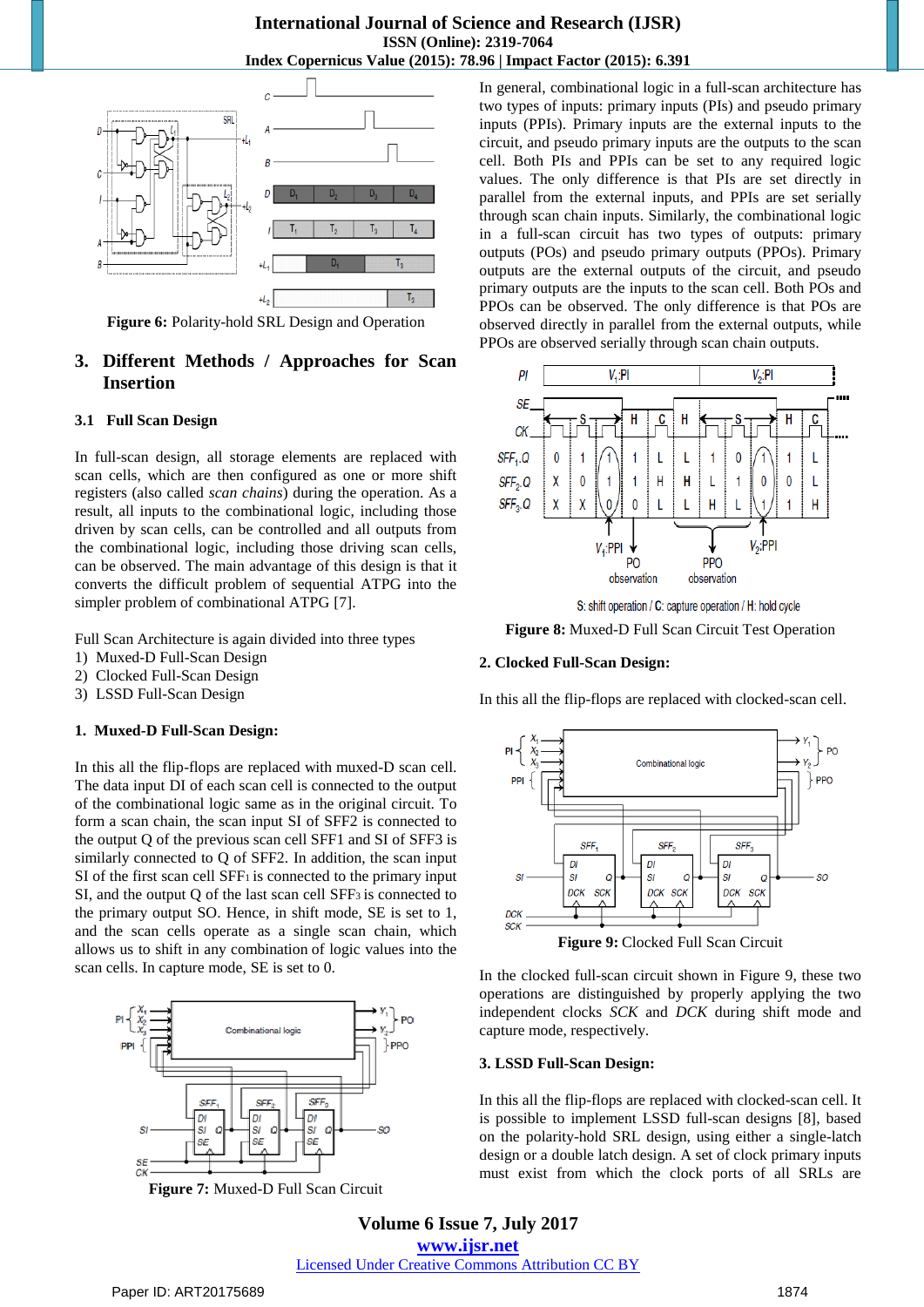controlled either through a single clock tree or through logic that is gated by SRLs and/or non-clock primary inputs.



**Figure 10:** LSSD Single-Latch Full-Scan Design

#### **3.2 Partial-Scan Design**

In partial-scan design only requires that a subset of storage elements be replaced with scan cells and connected into scan chains.



Storage elements on the data path portion cannot afford too much delay increase, especially when replaced with muxed-D scan cells, they are left out of the scan cell replacement process [9]. On the other hand, storage elements in the control portion may be replaced with scan cells. This approach makes it possible to improve fault coverage while limiting the performance degradation due to scan design.

# **3.3 Random-Access Scan Design**

Traditional RAS design is illustrated in Figure 12. All scan cells are arranged into a two-dimensional array, where they can be accessed individually for reading and writing in any order. This full-random access capability is obtained by decoding address with a row  $(X)$  decoder and a column  $(Y)$ decoder  $[10]$ . A  $[log<sub>2</sub>n]$ -bit address shift register, where n is the total number of scan cells, is used to identify which scan cell to access.

The RAS design significantly reduces test power dissipation and simplifies the process of performing delay tests. Its major disadvantage, is high overhead in scan cell design and routing required to set up the addressing mechanism.



**Figure 12:** Random-Access Scan Design

# **4. Simulation Results and Comparison**

Scan insertion has been done by using Synopsys design compiler Software. Area and cell count for Pre – Scan and Post – Scan has been calculated for Muxed-D Full-Scan Design. Table. I shows the comparison of area for scan insertion.

**Table 1:** Comparison of Cell count

| Cell Count                      | Pre-Scan | Post-Scan |
|---------------------------------|----------|-----------|
| <b>Combinational Cell Count</b> | 474495   | 477948    |
| Sequential Cell Count           | 110424   | 111027    |

The result analysis shows that Combinational cell count increased in post – scan because of extra combinational logic introduced beacause of EDT and due to the addition of OR gate and marked buffers. Sequential cell count count increased because of EDT and addition of observe only flops.

**Table 2:** Comparison of Area

| Cell Count                   | Pre-Scan | Post-Scan |
|------------------------------|----------|-----------|
| Combinational Cell Count     | 474495   | 477948    |
| <b>Sequential Cell Count</b> | 110424   | 111027    |

The result analysis shows that the area has increased due to the conversion of D-flip-flops to scan flops. Area has increased because of combinational cells and sequential cells introduced in the design due to EDT. This increase can be ignored. The graphical representation of comparison of area for  $pre - scan$  and  $post - scan$  is shown in Fig.14.

The chart explains the comparison of power in pre – scan and post – scan for switching power, internal power and dynamic power.

Switching power has increased due to the fact that the scan chain acts as a shift register where the scan input values and clock are continuously changing. But the increase is very less and it is due to change in only clock valve and the scan input values are not changed too frequently.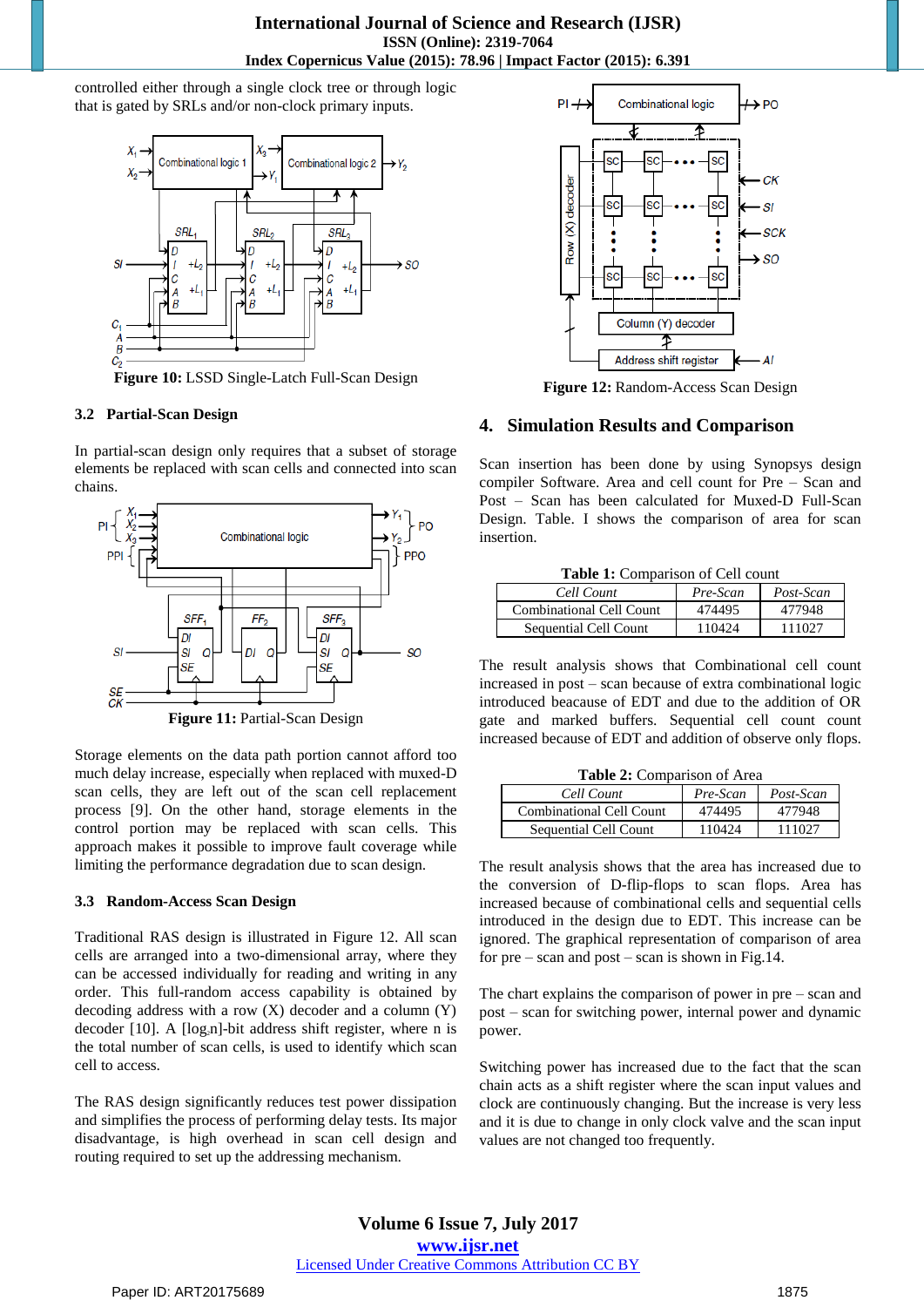

**Figure 13:** Comparisons of power in Pre-Scan and post-Scan

We can also observe an increase in internal power because of the increase in cell count. An increase in both switching power and internal power which accounts to increase in total power.

#### **QOR Report**

#### **Table 3:** Comparison of QOR

| Timing Path Group 'FCLK'  | Pre - Scan | Pre - Scan |
|---------------------------|------------|------------|
| Levels of Logic:          | 42.00      | 5.00       |
| Critical Path Length:     | 200,96     | 200,96     |
| Critical Path Slack:      | 44.16      | 44,16      |
| Critical Path Clk Period: | 500,00     | 500,00     |
| Total Negative Slack:     | 0.00       | 0.00       |
| No. of Violating Paths:   | 0.00       | 0.00       |
| Worst Hold Violation:     | 0.00       | 0.00       |
| Total Hold Violation:     | 0.00       | 0.00       |
| No. of Hold Violations:   | 4825.00    | 0.00       |
|                           |            |            |

Timing Path Group 'TO\_GCLK'

| Levels of Logic:          | 38,00    | 25.00    |
|---------------------------|----------|----------|
| Critical Path Length:     | 382.94   | 382,94   |
| Critical Path Slack:      | 75.32    | 75.32    |
| Critical Path Clk Period: | 500,00   | 500,00   |
| Total Negative Slack:     | 0.00     | 0.00     |
| No. of Violating Paths:   | 0.00     | 0.00     |
| Worst Hold Violation:     | $-4.95$  | $-4.95$  |
| Total Hold Violation:     | $-34.46$ | $-34.46$ |
| No. of Hold Violations:   | 3334,00  | 7,00     |
|                           |          |          |

#### **Scan summary Report**

**Table 4:** Comparison of Scan Summary

| $\mathbf{u}$ , $\mathbf{u}$ , $\mathbf{v}$ , $\mathbf{v}$ , $\mathbf{v}$ , $\mathbf{u}$ , $\mathbf{v}$ , $\mathbf{v}$ , $\mathbf{v}$ , $\mathbf{v}$ , $\mathbf{v}$ , $\mathbf{v}$ , $\mathbf{v}$ , $\mathbf{v}$ , $\mathbf{v}$ , $\mathbf{v}$ , $\mathbf{v}$ , $\mathbf{v}$ , $\mathbf{v}$ , $\mathbf{v}$ , $\mathbf{v}$ , $\mathbf{v}$ , |            |             |  |
|-------------------------------------------------------------------------------------------------------------------------------------------------------------------------------------------------------------------------------------------------------------------------------------------------------------------------------------------|------------|-------------|--|
| <b>Parameters</b>                                                                                                                                                                                                                                                                                                                         | Pre - Scan | Post - Scan |  |
| Total number of Scan Cells                                                                                                                                                                                                                                                                                                                | 64187      | 64187       |  |
| Total number of Non Scan Cells                                                                                                                                                                                                                                                                                                            | 30698      | 30698       |  |
| Scan Coverage Percentage                                                                                                                                                                                                                                                                                                                  | 67.647%    | 97.348%     |  |
| Total Number of dedicated wrappers                                                                                                                                                                                                                                                                                                        | 0          | 0           |  |
| Total Number of shared wrappers                                                                                                                                                                                                                                                                                                           | 18170      | 18170       |  |
| Total number of ports not wrapped                                                                                                                                                                                                                                                                                                         | 504        | 504         |  |
| Total number of Short Chains in Extest Compression mode                                                                                                                                                                                                                                                                                   | 0          | $^{0}$      |  |
| Max Short Chain Length in Extest Compression mode                                                                                                                                                                                                                                                                                         | $\theta$   | $\Omega$    |  |
| Total number of Scan Channels in Extest Mode                                                                                                                                                                                                                                                                                              | 47         | 47          |  |
| Total number of Scan Channels in Intest Mode                                                                                                                                                                                                                                                                                              | 262        | 262         |  |

| <b>Table 4:</b> Comparison of all parameters for $pre - scan$ and |  |  |
|-------------------------------------------------------------------|--|--|
|                                                                   |  |  |

| post - scan                      |               |                  |  |  |
|----------------------------------|---------------|------------------|--|--|
| <b>Parameters</b>                | Pre - Scan    | Post - Scan      |  |  |
| No of combinational cells        | 474495        | 477948           |  |  |
| No. of sequential cells          | 110424        | 111027           |  |  |
| Combinational area               | 108392.078749 | 109423.0146 sqmm |  |  |
| Non-Combinational area           | 142584 897398 | 143205.2183 sqmm |  |  |
| Total area                       | 252230.392562 | 253881.6763 sqmm |  |  |
| Switching power                  | 6.517mW       | $6.977$ mW       |  |  |
| Internal power                   | 23.012mW      | 23 719mW         |  |  |
| Leakage power                    | 13 2757mW     | 13 4414mW        |  |  |
| Total power                      | 29.512mW      | 30.739mW         |  |  |
| No. of Hold Violations (FCLK)    | 4825          | $\Omega$         |  |  |
| No. of Hold Violations (TO GCLK) | 3334          | $\mathbf{0}$     |  |  |
| Scan Summary                     | 67.647%       | 97.348%          |  |  |

#### **5. Conclusion**

Scan insertion is a successful part of a design methodology by paying attention to practical considerations. Scan insertion is done using Synopsys design compiler Software. The results show that we try to get the maximum coverage by considering all the scenarios which can result in failure of the chip in late stage. We do this in the context of the design of Server SOC. Scan Coverage is achieved for a given logic with minimum effect on the functional timing and area.

#### **6. Future Scope**

In the current design multi bit latches are not part of scan chain. At present, these multi bit latches are included in the non scan list as there is no corresponding MDT model available in the library. Because of this scan coverage is less.

The library can be upgraded and there by multi bit latches can be scanned to increase scan coverage.

In some channel centered tiles, repeaters are placed where the clock goes from one tile to another tile. Since these repeaters are placed apart, it is creating scan timing issue. So, these repeaters are placed in separate scan chains.

#### **References**

- [1] O.Sinanoglu and A. Orailoglu, "Aggressive test power reduction through test stimuli transformation",  $21<sup>st</sup>$ International Conference on Computer Design, pp. 542 – 547, 2003.
- [2] Miron Abramovici, "Digital Systems Testing & Testable Design", New York, pp. 09 – 27, 1994.
- [3] T. W. Williams and K. P. Parker, Design for testability: A survey, Proc. IEEE, 71(1), 98–112, 1983.
- [4] [Rajesh Kumar](http://ieeexplore.ieee.org/search/searchresult.jsp?searchWithin=%22Authors%22:.QT.Rajesh%20Kumar.QT.&newsearch=true) and [Sunil P. Khatri](http://ieeexplore.ieee.org/search/searchresult.jsp?searchWithin=%22Authors%22:.QT.Sunil%20P.%20Khatri.QT.&newsearch=true) ["An efficient pulse](http://ieeexplore.ieee.org/document/5537612/)  [flip-flop based launch-on-shift](http://ieeexplore.ieee.org/document/5537612/) scan cell" IEEE International Symposium on Circuits and Systems, pp: 4105 - 4108, 2010.
- [5] [Kyoung Youn Cho](http://ieeexplore.ieee.org/search/searchresult.jsp?searchWithin=%22Authors%22:.QT.Kyoung%20Youn%20Cho.QT.&newsearch=true) and [Rajagopalan Srinivasan,](http://ieeexplore.ieee.org/search/searchresult.jsp?searchWithin=%22Authors%22:.QT.Rajagopalan%20Srinivasan.QT.&newsearch=true) "A scan cell [architecture for inter-clock](http://ieeexplore.ieee.org/document/5783723/) at-speed delay

# **Volume 6 Issue 7, July 2017**

**www.ijsr.net**

Licensed Under Creative Commons Attribution CC BY